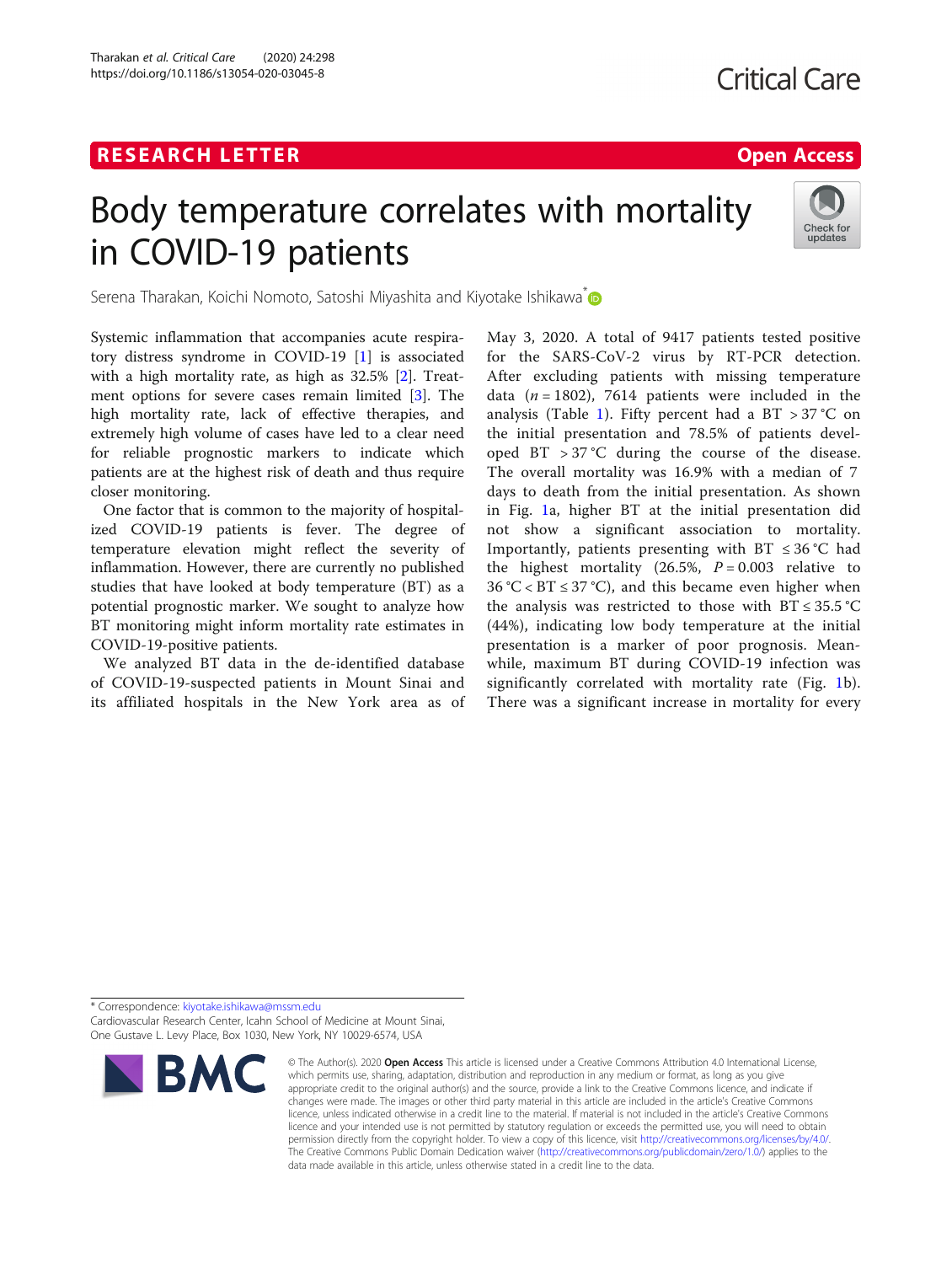# <span id="page-1-0"></span>Table 1 Characteristics of patients at first encounter

|                                 | Total population ( $n = 7614$ ) | Died $(n = 1286)$ | Alive $(n = 6328)$ |
|---------------------------------|---------------------------------|-------------------|--------------------|
| Age                             | $59.4 \pm 18.4$                 | $73.8 \pm 12.5$   | $56.5 \pm 18.1*$   |
| Sex (% male)                    | 54.2                            | 59.5              | 53*                |
| Body mass index                 | $78.8 + 7.4$                    | $79.0 + 7.8$      | $78.8 + 7.3$       |
| Discharged alive (%)            |                                 |                   | 83                 |
| Temperature (°C)                | 37.0 (36.7, 37.7)               | 37.0 (36.6, 37.7) | 37.0 (36.7, 37.7)  |
| Systolic blood pressure (mmHq)  | $131 \pm 23.2$                  | $128.7 \pm 27.8$  | $131.6 \pm 22.0*$  |
| Diastolic blood pressure (mmHg) | $75.3 \pm 13.8$                 | $71.7 \pm 15.9$   | $76.1 \pm 13.2*$   |
| Heart rate (BPM)                | $95.2 \pm 19.5$                 | $96.8 \pm 21.9$   | $94.9 \pm 18.9*$   |
| Oxygen saturation (%)           | 96 (94, 98)                     | 94 (88, 97)       | 97 (94, 99)*       |

Demographic and vitals for 7614 patients who tested positive for the SARS-CoV-2 virus by RT-PCR detection. Data are reported in mean ± SD, with the exception of oxygen saturation (median, interquartile range (IQR))

 $*P < 0.01$  for those who died vs alive

0.5 °C increase in BT, and the mortality was as high as  $42\%$  in those with maximum  $BT > 40.0$  °C.

Our results indicate that only half of the patients with positive SARS-CoV-2 virus present with BT > 37 °C at the initial presentation. However, temperature elevation is common, and high maximum temperature during the course of SARS-CoV-2 infection was a significant harbinger of poor outcomes. In fact, one in three patients reaching a maximum BT above 39.5 °C died. This was approximately a 5-fold increase in mortality rate as compared to patients whose temperature never broke 37 °C. In contrast, almost half of the patients initially presenting with low BT  $(< 35.5 °C)$  died. Our results, therefore, suggest that poor BT control during the COVID 19 disease course is a

marker of poor prognosis and BT can be used as an easily obtained prognostic indicator.

It remains unknown if controlling the high temperature in severely ill COVID-19 patients would alleviate inflammatory response and improve their outcome. Future studies are necessary to address this question. We acknowledge the limitations of our study including unknown methods of temperature measurement, lack of follow-up of temperature in patients without hospital admission, and that the data is not adjusted for potential confounding factors. Nevertheless, a clear trend in increased mortality among the patients with poor temperature control highlights the usefulness of this noninvasively and easily obtained parameter for evaluating patients' prognoses.